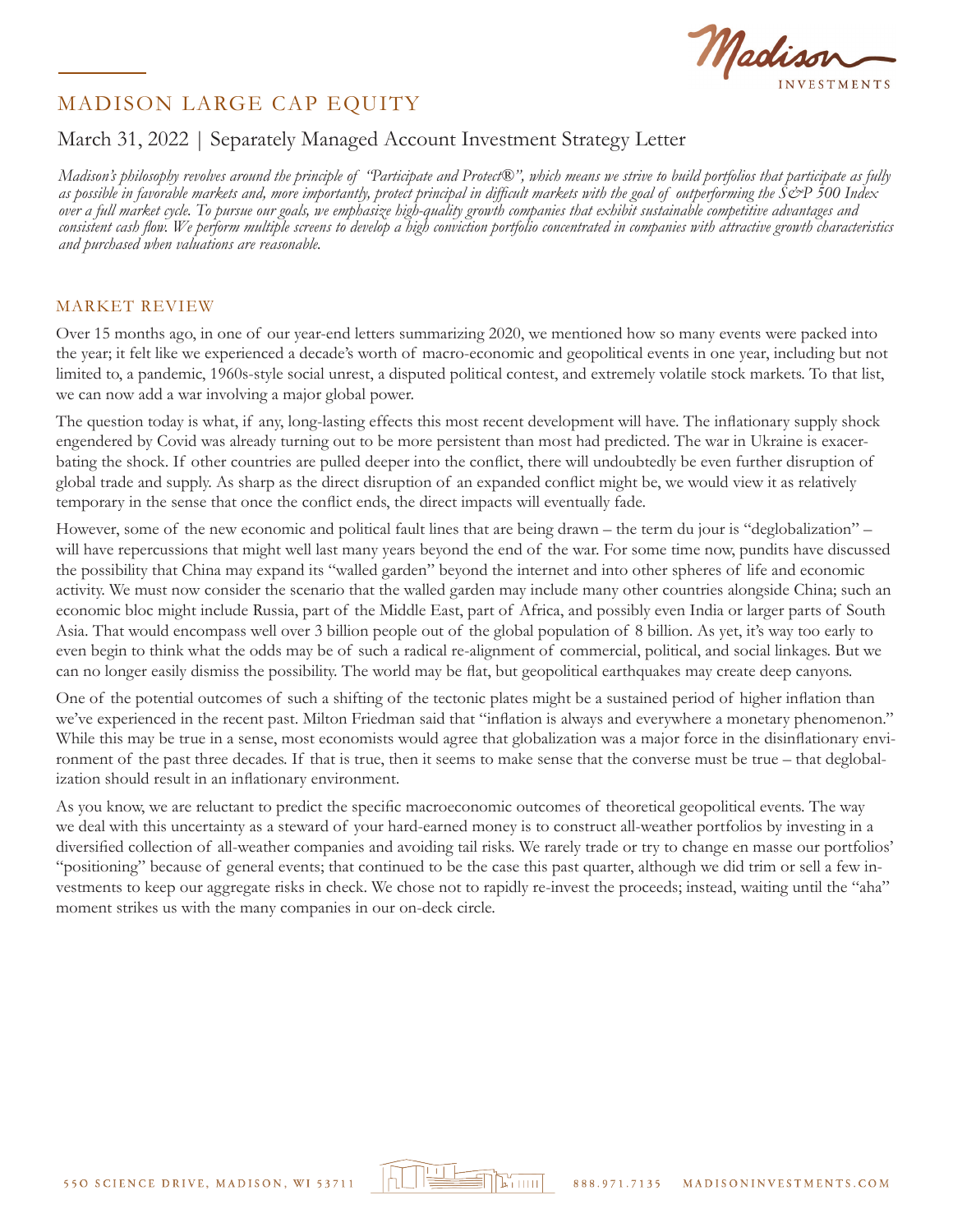

## March 31, 2022 | Separately Managed Account Investment Strategy Letter

## PORTFOLIO REVIEW

The Large Cap Equity strategy declined 5.43% (gross of fees) during the first quarter, compared to the S&P 500 Index's return of 4.60%. Net of fees, the strategy declined 5.63%.

The Energy sector was the best performing sector in the S&P 500 during the quarter by far, and our largest detractor on a relative basis as we don't own any investments in this sector.

Our largest individual detractors were Lowe's Companies, Black Knight, PPG Industries, Liberty Broadband, and TJX Companies. Surging mortgage rates likely presage a slowdown in home sales. However, Lowe's and Black Knight are much more insulated from home sales than we believe investors give them credit for. Lowe's gets a large portion of its business from home improvement projects that are independent of home sales. Black Knight is the largest provider of software for the mortgage servicing industry, which relies on the number of mortgages outstanding as a source of revenue, not the number of mortgages originated. The company does have a growing software business for mortgage originations, which will be affected by swings in the housing market. Still, the reduction in market value seems out of proportion compared to the potential impact to its financials. Overall, the two companies' strategic initiatives and profits are tracking nicely against our expectations.

Lingering effects of Covid – and possibly some negative impact from the withdrawal of large government stimulus – are putting a damper on TJX sales. Liberty Broadband's subscriber growth has come back down to earth after a strong 18 months of Covid-triggered demand for broadband access. In both cases, we think that despite some softness in current trends, the longer-term outlooks remain outstanding. We sold PPG in the quarter, and our decision is highlighted later.

The Financials sector was the largest contributor to relative performance in the first quarter, buoyed by our holdings in insurance-related enterprises. Rising rates tend to benefit insurers, and while that's not the primary reason we invested in these companies, we suspect that some nervous investors were attracted to the relative safe havens of these steady, cheaply valued companies in a turbulent rate environment.

Our top individual contributors in the quarter were Dollar Tree, Progressive Corporation, Berkshire Hathaway, Becton Dickinson, and Arch Capital. Dollar Tree reached a settlement with activist investment firm Mantle Ridge that we believe is as good an outcome as we could have hoped for. The board of directors will be refreshed with several new members, and Richard Dreiling has been named as the Executive Chairman. We know Rick from his prior stint as the CEO of Dollar General, where he engineered an astonishing improvement in operations and sales over the course of his eight-year tenure. We look forward to seeing what he can do at Dollar Tree.

At automotive insurer Progressive, profitability is expected to improve as price increases are beginning to take hold. The increases have yet to catch up with cost inflation, but they are well on their way. Berkshire and Arch Capital are two commercial insurers benefitting from rising premium prices. All three insurers benefit from higher rates, as mentioned above. Becton Dickinson completed the spin-off of its non-core diabetes care unit, and we think that will help realize more value.

We exited two portfolio holdings during the quarter, PPG Industries and Linde plc.

PPG Industries is a global coatings supplier across industrial, automotive, aerospace, and architectural markets. It is a solid, cash-generating business with wonderful technology and a long runway to gobble up smaller players in its fragmented industry. When we invested in the company, we believed that several of their end markets were poised for above-average growth in the coming years. However, things didn't pan out quite that way, due to various hiccups in both the economic environment and its struggling industrial customer base. Revenues have struggled to grow as much as we projected. With the heightened risk of sustained raw material input cost pressure, we didn't relish the thought of having to fight two battles at once. We sold our investment.

*Net returns are reduced by an annual model bundled fee of 3.00% applied quarterly. This fee represents a hypothetical fee charged to clients and combines Madison's management fee plus a maximum advisor fee. Actual fees will vary depending on each individual agreement, so clients should consult their advisor for actual fees. See*  each entity's Part 2A Disclosure Brochure for more information. Actual returns may vary depending on a particular account's trading platform and trading discre-<br>tion. Any differences in the timing of trades may result in v *See the fact sheet contained in these materials for more information.*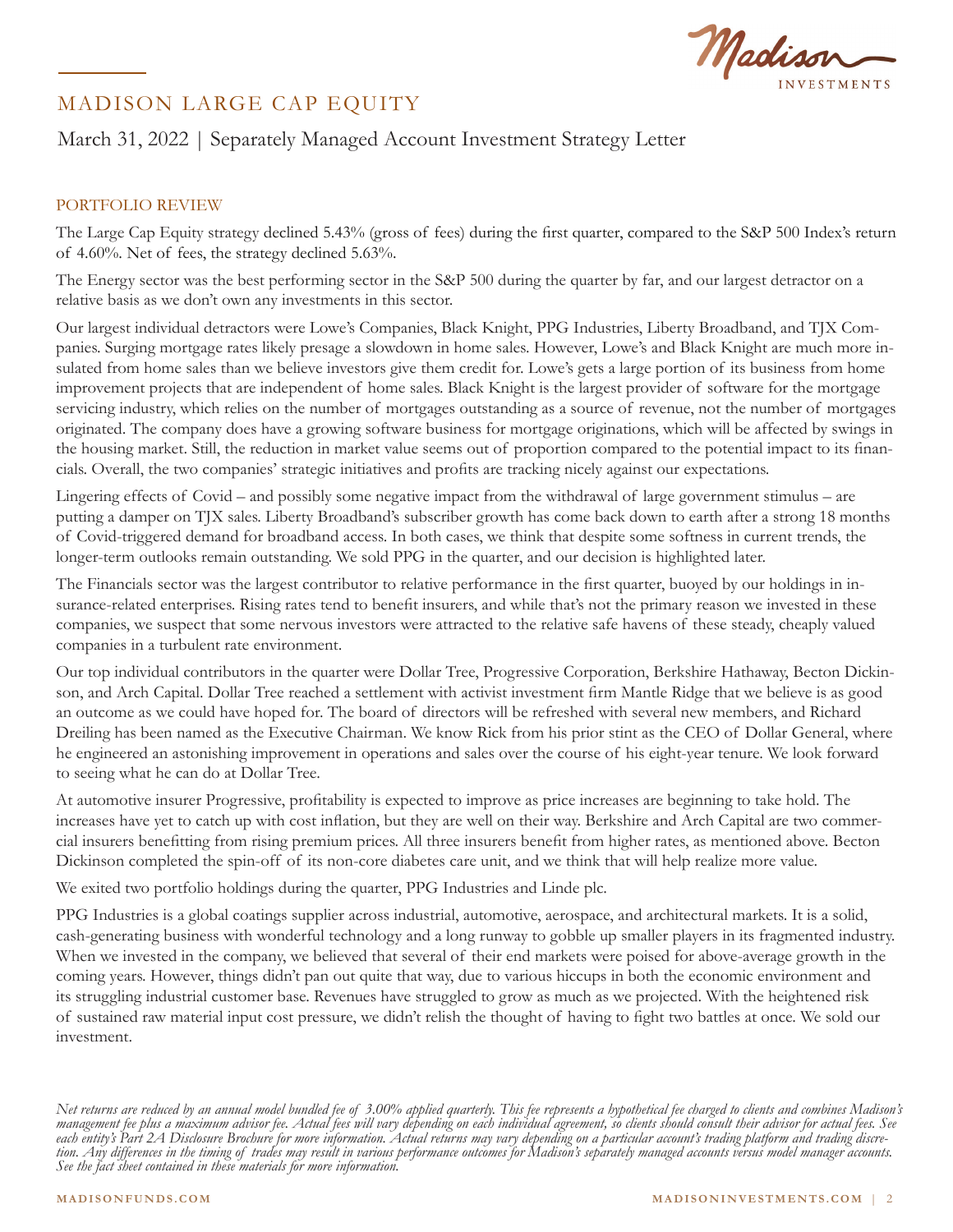

## March 31, 2022 | Separately Managed Account Investment Strategy Letter

Linde plc is a global industrial gas firm that supplies a broad array of industries, including healthcare, food & beverage, chemicals, and manufacturing. It is an incredibly resilient firm that possesses critical infrastructure assets and generates stable, contracted revenue. While a structurally excellent business, it underperformed to its potential for many years. That changed in 2018, when it merged with Praxair, creating the largest industrial gas supplier in the world. The increased scale was a big boon, but the real benefit was that Praxair and its top-notch CEO, Steve Angel, were put in charge. Praxair was long the gold standard, with the highest operating margins and return on invested capital in the industry. We believed the new management team could "Praxify" Linde. Over the last few years, this has borne out as hoped; Linde's margins and returns on capital have improved substantially. During the quarter, the stock appreciated beyond our intrinsic value estimate, and, in our view, we had more favorably priced alternatives. We will continue to monitor the performance of this terrific company.

We didn't initiate any new investments, but did add to several existing holdings. The volatility in shares of technology companies enabled us to add to our investments in Analog Devices, Adobe, and Amazon. We didn't quite get to add as much as we'd like to, with a sharp rebound in March in technology stocks preventing us from investing as aggressively as we had hoped. Perhaps we'll have another opportunity in the near future.

We thank you for your trust and remain invested alongside you for the long term.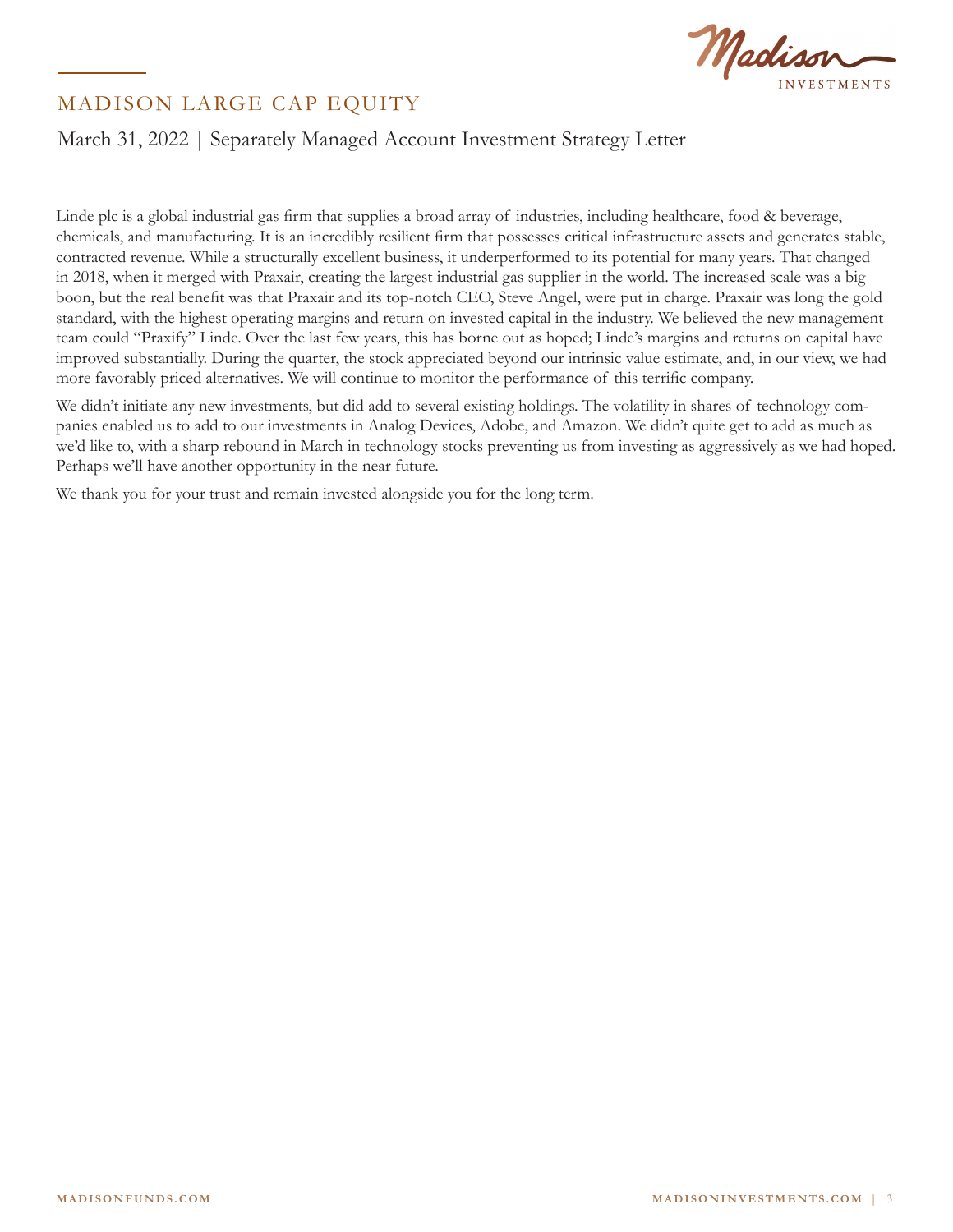# Madison

## MADISON LARGE CAP EQUITY

## March 31, 2022 | Separately Managed Account Performance & Characteristics

*Portfolio Characteristics may help you understand how the portfolio, taken as a whole, is situated relative to other portfolios or the benchmark. See the Definitions section on the last page for more details about each metric presented below.*

## Portfolio Characteristics

|                                     | Madison<br>Large $Cap1$ | $S_{\&}P 500$ <sup>®</sup><br>Index |
|-------------------------------------|-------------------------|-------------------------------------|
| Number of holdings                  | 27                      | 505                                 |
| Weighted avg. market cap (billions) | \$292.1                 | \$647.0                             |
| Dividend yield                      | 0.81%                   | $1.35\%$                            |
| Active Share                        | 87.8%                   |                                     |
| Turnover Range                      | $20 - 40\%$             |                                     |

## Portfolio Statistics (%)

| 20-Year            | Madison<br>Large Cap | S&P 500®<br>Index |
|--------------------|----------------------|-------------------|
| Up Capture Ratio   | 91.72                | 100.00            |
| Down Capture Ratio | 87.34                | 100.00            |
| Standard Deviation | 14.06                | 14.71             |

### Sector Distribution (%)

|                               | Madison<br>Large Cap <sup>1</sup> | $S\&P500\circledR$<br>Index |
|-------------------------------|-----------------------------------|-----------------------------|
| <b>Communication Services</b> | 8.91                              | 9.36                        |
| Consumer Discretionary        | 15.73                             | 12.02                       |
| Consumer Staples              |                                   | 6.08                        |
| Energy                        |                                   | 3.87                        |
| Financials                    | 22.00                             | 11.11                       |
| Health Care                   | 14.20                             | 13.61                       |
| Industrials                   | 12.44                             | 7.86                        |
| Information Technology        | 20.30                             | 28.02                       |
| Materials                     |                                   | 2.62                        |
| <b>Real Estate</b>            | $-$                               | 2.72                        |
| <b>Utilities</b>              |                                   | 2.74                        |
| Cash                          | 6.41                              |                             |

## Risk/Reward

| 20-Year                                                                                             | Madison Gross  |
|-----------------------------------------------------------------------------------------------------|----------------|
| Please Note: Actual management fees will vary                                                       | Madison Net**  |
| depending on each individual agreement. See footnote on<br>the following page for more information. | S&P 500® Index |
|                                                                                                     |                |

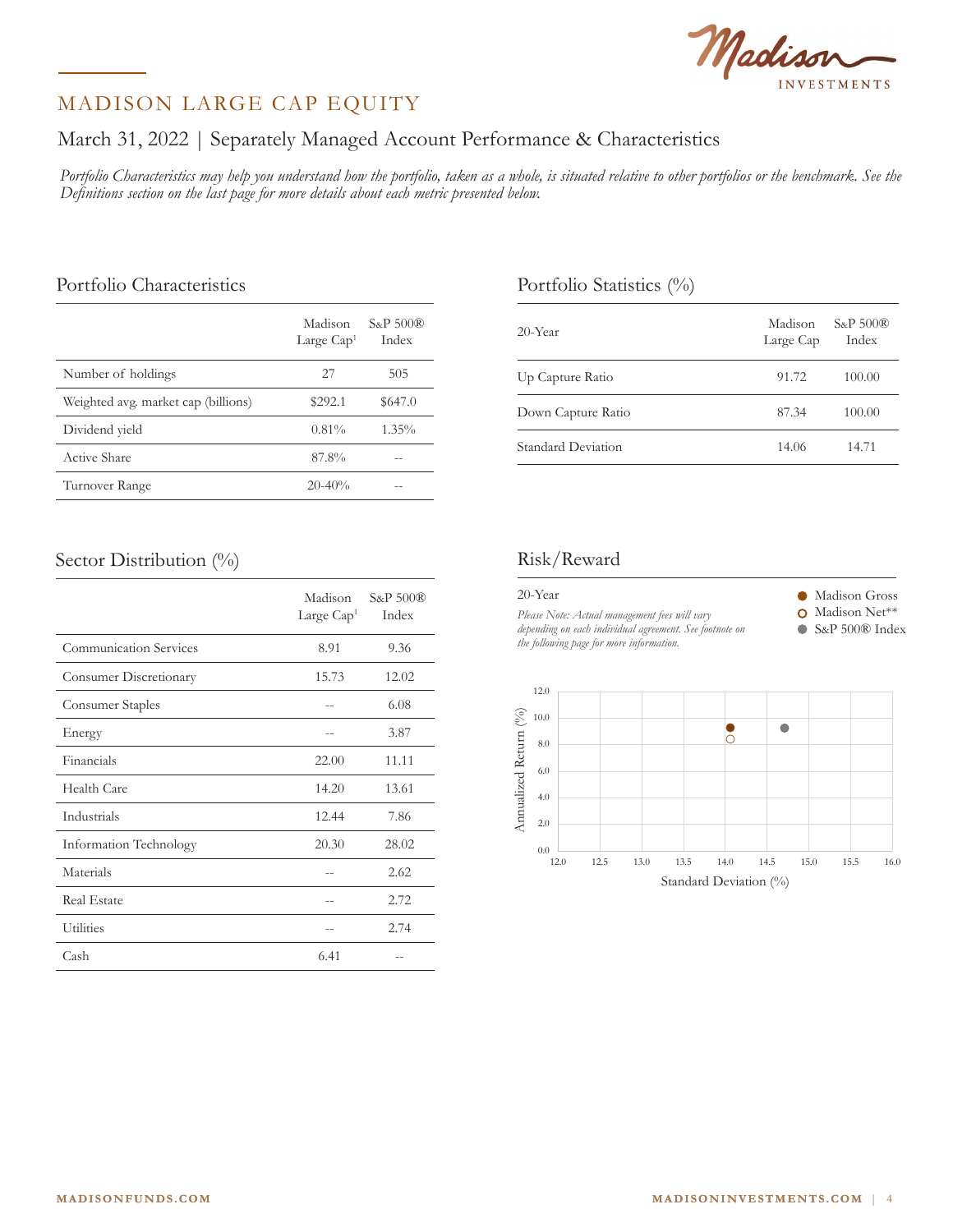Madison

## March 31, 2022 | Separately Managed Account Performance & Characteristics

*Portfolio Performance may help you understand how the portfolio, taken as a whole, is situated relative to other portfolios or the benchmark. See the Definitions section on the last page for more details about each metric presented below.*

### Trailing Returns (%)

|                         |         | <b>MADISON</b> |                   |  |
|-------------------------|---------|----------------|-------------------|--|
|                         | Gross   | $Net**$        | S&P 500®<br>Index |  |
| <b>QTD</b>              | $-5.43$ | $-5.63$        | $-4.60$           |  |
| <b>YTD</b>              | $-5.43$ | $-5.63$        | $-4.60$           |  |
| 1-Year*                 | 11.68   | 10.82          | 15.65             |  |
| $3$ -Year <sup>*</sup>  | 16.13   | 15.23          | 18.92             |  |
| 5-Year*                 | 15.89   | 14.99          | 15.99             |  |
| $10$ -Year <sup>*</sup> | 14.71   | 13.82          | 14.64             |  |
| 20-Year*                | 9.28    | 8.42           | 9.25              |  |
| Since Inception*        | 10.23   | 9.36           | 9.44              |  |
|                         |         |                |                   |  |

#### Experienced Management

**Rich Eisinger Co-Head of Investments, Portfolio Manager/Analyst** Industry since 1994

**Haruki Toyama Director of Research, Portfolio Manager/Analyst** Industry since 1994

**Joe Maginot Portfolio Manager/Analyst** Industry since 2012

*\*Figures are annualized.*

### Annual Total Returns (%)

|      |       | <b>MADISON</b> |                   |  |
|------|-------|----------------|-------------------|--|
|      | Gross | $Net**$        | S&P 500®<br>Index |  |
| 2012 | 15.35 | 14.46          | 16.00             |  |
| 2013 | 30.54 | 29.57          | 32.39             |  |
| 2014 | 12.48 | 11.58          | 13.69             |  |
| 2015 | 1.24  | 0.44           | 1.38              |  |
| 2016 | 13.79 | 12.88          | 11.96             |  |
| 2017 | 23.76 | 22.79          | 21.83             |  |
| 2018 | 0.73  | $-0.06$        | $-4.38$           |  |
| 2019 | 32.17 | 31.15          | 31.49             |  |
| 2020 | 15.32 | 14.43          | 18.40             |  |
| 2021 | 23.98 | 23.01          | 28.71             |  |

*\*\* Net returns are calculated using the highest Madison annual fee of 0.80%, calculated quarterly for periods prior to January 1, 2022 & calculated monthly for periods beginning January 1, 2022. They do not reflect any third-party investment advisory fees or other expenses that may be incurred in the management of the account. Such fees and expenses will reduce the actual returns of the account. Actual fees and expenses will vary depending on each individual agreement, so readers should consult their advisors for additional details. See each entity's Part 2A Disclosure Brochure for more information. Actual returns may vary depending on a particular account's trading platform and trading discretion. Any differences in the timing of trades may result in various performance outcomes for Madison's separately managed accounts versus model manager accounts.*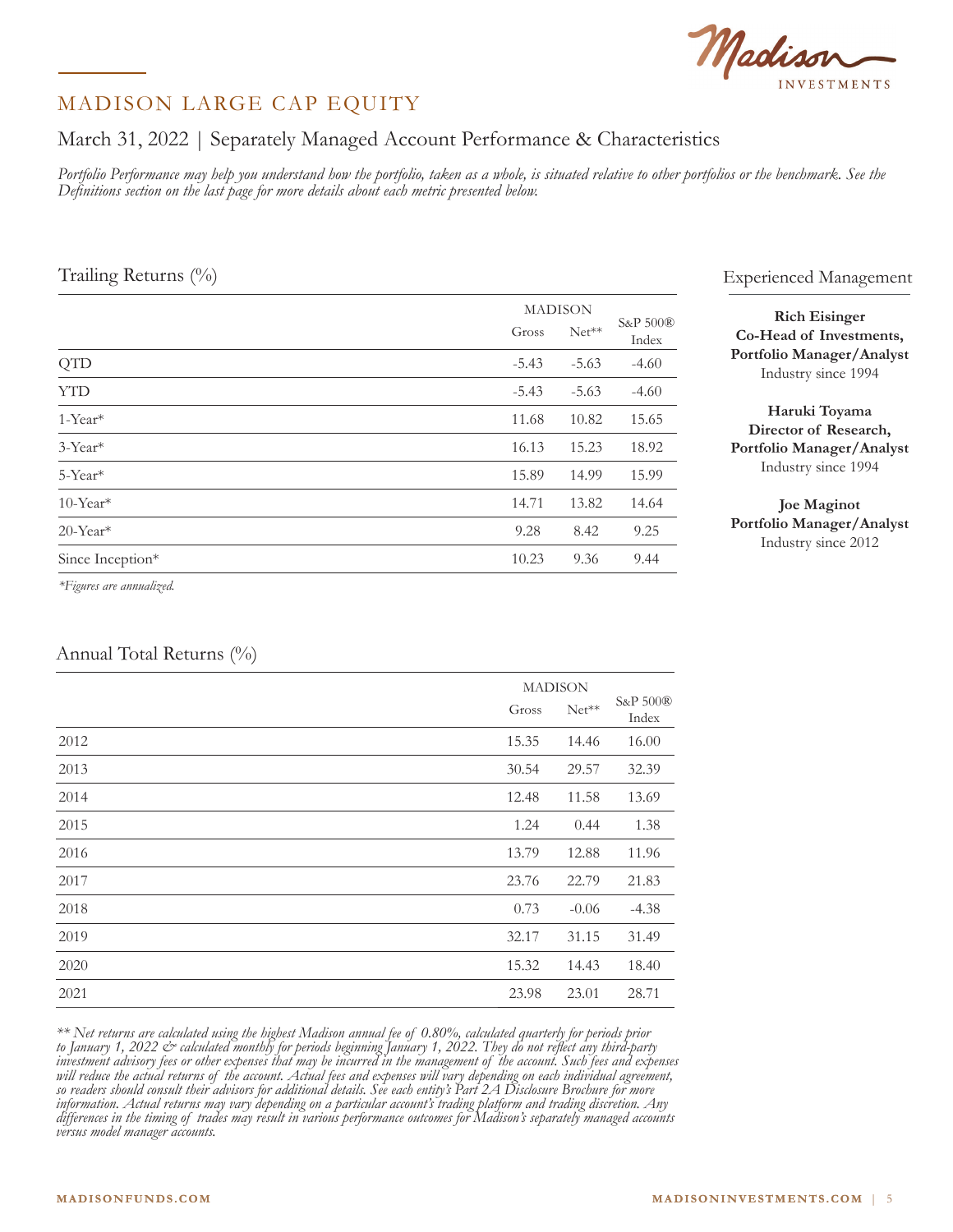



1. Information is based on a model portfolio which is intended to provide a general illustration of the investment strategy. Individual client portfolios in the program may vary.

All or some of the information is presented as "supplemental information" included as part of the GIPS® Report for the Madison Large Cap Equity Composite, which must be included with this material. Unless otherwise noted, references to "Madison" are to that composite and references to inception date refer to performance since 3/31/1997. Past performance is no guarantee of future results. Year-to-date, quarterly and annualized performance figures are considered "preliminary" as of the date of this piece. GIPS® is a registered trademark of CFA Institute. CFA Institute does not endorse or promote this organization, nor does it warrant the accuracy or quality of the content contained herein.

Indices are unmanaged. An investor cannot invest directly in an index. They are shown for illustrative purposes only, and do not represent the performance of any specific investment. Index returns do not include any expenses, fees or sales charges, which would lower performance.

The S&P 500® is an unmanaged index of large companies and is widely regarded as a standard for measuring large-cap and mid-cap U.S. stock-market performance. Results assume the reinvestment of all capital gain and dividend distributions. An investment cannot be made directly into an index.

Risk

All investing involves risks including the possible loss of principal. There can be no assurance the portfolios will achieve their investment objectives. The portfolios may invest in equities which are subject to market volatility. Equity risk is the risk that securities held by the portfolio will fluctuate in value due to general market or economic conditions, perceptions regarding the industries in which the issuers of securities held by the portfolio participate, and the particular circumstances and performance of particular companies whose securities the portfolio holds. In addition, while broad market measures of common stocks have historically generated higher average returns than fixed income securities, common stocks have also experienced significantly more volatility in those returns.

Please consult with your financial advisor to determine your risk tolerance and investment objectives.

It should not be assumed that recommendations made in the future will be profitable or will equal the performance of the securities in this list.

Holdings may vary depending on account inception date, objective, cash flows, market volatility, and other variables. Any securities identified and described herein do not represent all of the securities purchased or sold, and these securities may not be purchased for a new account. There is no guarantee that any securities transactions identified and described herein were, or will be profitable. Any securities identified and described herein are not a recommendation to buy or sell, and is not a solicitation for brokerage services.

Upon request, Madison may furnish to the client or institution a list of all security recommendations made within the past year.

Definitions

Wtd. Avg. Market Cap measures the size of the companies in which the portfolio invests. Market capitalization is calculated by multiplying the number of a company's shares outstanding by its price per share.

Dividend Yield: the portfolio's weighted average of the underlying portfolio holdings (as of 12/31/2019) and not the yield of the portfolio.

Active Share is defined as the percentage of a portfolio that differs from its benchmark index. Active Share can range from 0% for an index portfolio that perfectly mirrors its benchmark to 100% for a portfolio with no overlap with an index.

Portfolio Turnover: a measure of the trading activity in an investment portfolio—how often securities are bought and sold by a portfolio. The range represents the typical turnover of the portfolio.

Standard Deviation: a statistical measurement of dispersion about an average, which, for a portfolio, depicts how widely the returns varied over a certain period of time. Investors may use the standard deviation of historical performance to understand the range of returns for a portfolio. When a portfolio has a higher standard deviation than its benchmark, it implies higher relative volatility. Standard deviation has been calculated using the trailing monthly total returns for the appropriate time period. The standard deviation values are annualized.

Downside Capture Ratio: a portfolio's performance in down markets relative to its benchmark. The security's downside capture return is divided it by the benchmark's downside capture return over the time period.

Upside Capture Ratio: a portfolio's performance in up markets relative to its benchmark. The security's upside capture return is divided by the benchmark's upside capture return over the time period.

"Madison" and/or "Madison Investments" is the unifying tradename of Madison Investment Holdings, Inc., Madison Asset Management, LLC ("MAM"), and Madison Investment Advisors, LLC ("MIA"), which also includes the Madison Scottsdale office. MAM and MIA are registered as investment advisers with the U.S. Securities and Exchange Commission. Madison Funds are distributed by MFD Distributor, LLC. MFD Distributor, LLC is registered with the U.S. Securities and Exchange Commission as a broker-dealer and is a member firm of the Financial Industry Regulatory Authority. The home office for each firm listed above is 550 Science Drive, Madison, WI 53711. Madison's toll-free number is 800-767-0300.Any performance data shown represents past performance. Past performance is no guarantee of future results.

Any performance data shown represents past performance. Past performance is no guarantee of future results.

Non-deposit investment products are not federally insured, involve investment risk, may lose value and are not obligations of, or guaranteed by, any financial institution. Investment returns and principal value will fluctuate.

This report is for informational purposes only and is not intended as an offer or solicitation with respect to the purchase or sale of any security.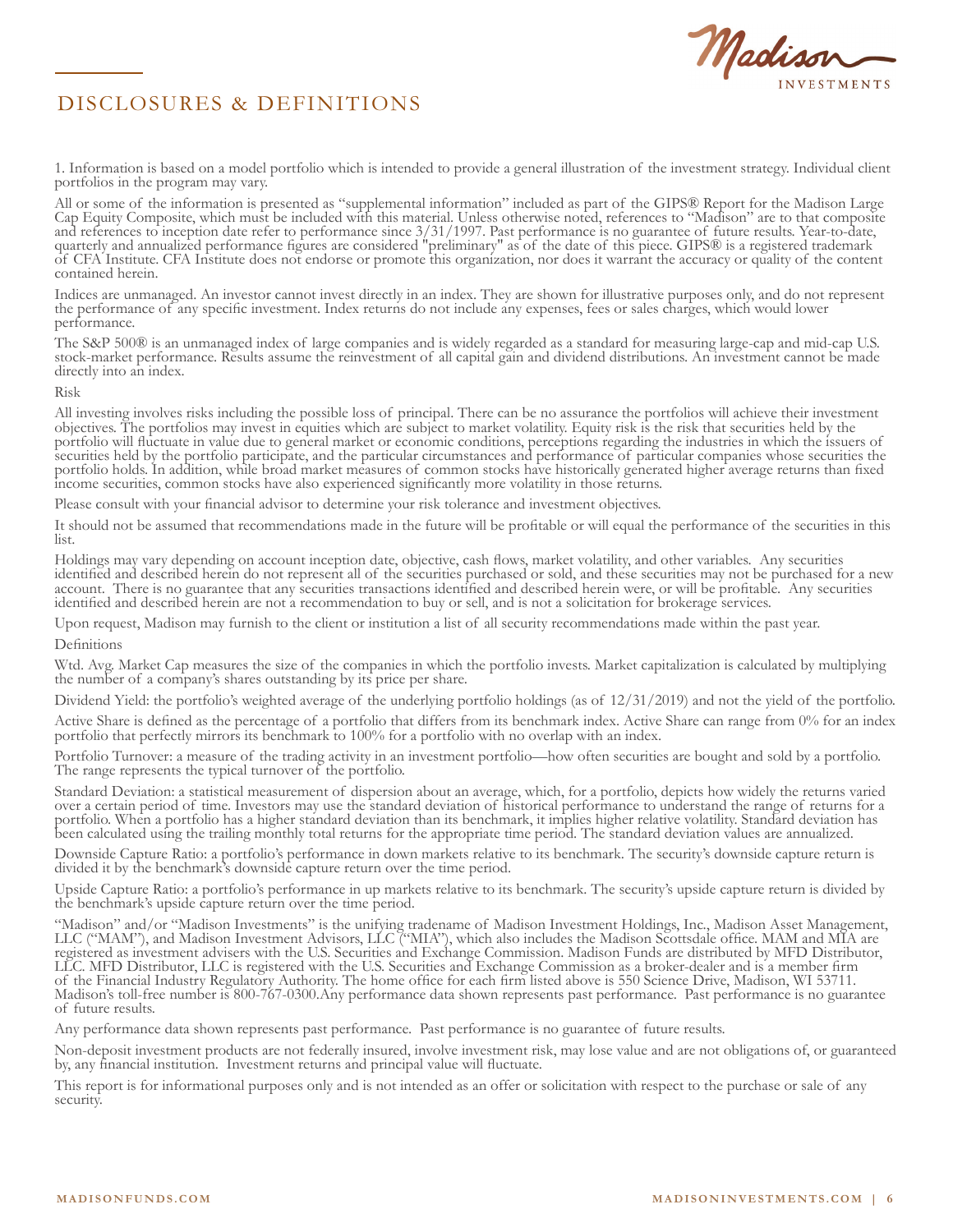# DISCLOSURES

Although the information in this report has been obtained from sources that the firm believes to be reliable, we do not guarantee its accuracy, and any such information may be incomplete or condensed. All opinions included in this report constitute the firm's judgment as of the date of this report and are subject to change without notice. This report is for informational purposes only and is not intended as an offer or solicitation with respect to the purchase or sale of any security.

This piece is not intended to provide investment advice directly to investors. Opinions stated are informational only and should not be taken as investment recommendation or advice of any kind whatsoever (whether impartial or otherwise).

Gross performance results do not reflect the deduction of investment advisory fees. Your returns will be reduced by advisory fees and other expenses that may be incurred in the management of your investment advisory account. Investment advisory fees are described in our disclosure brochure.

Our expectation is that investors will participate in market appreciation during bull markets and be protected during bear markets compared with investors in portfolios holding more speculative and volatile securities. There is no assurance that these expectations will be realized.

#### **12/31/2021 to 3/31/2022**

| Top Contributors to Return      | Average       | Contribution to        | <b>Bottom Contributors</b>      | Average       | Contribution to        |
|---------------------------------|---------------|------------------------|---------------------------------|---------------|------------------------|
|                                 | Weight $(\%)$ | Relative Return $(\%)$ |                                 | Weight $(\%)$ | Relative Return $(\%)$ |
| Dollar Tree, Inc.               | 4.18          | 0.72                   | Lowe's Companies, Inc.          | 4.82          | $-0.79$                |
| Progressive Corporation         | 3.32          | 0.57                   | Black Knight, Inc.              | 1.85          | $-0.56$                |
| Berkshire Hathaway Inc. Class B | 3.94          | 0.47                   | PPG Industries, Inc.            | 1.96          | $-0.47$                |
| Becton, Dickinson and Company   | 4.60          | 0.43                   | Liberty Broadband Corp. Class C | 3.95          | $-0.47$                |
| Arch Capital Group Ltd.         | 3.47          | 0.42                   | TJX Companies Inc               | 3.10          | $-0.47$                |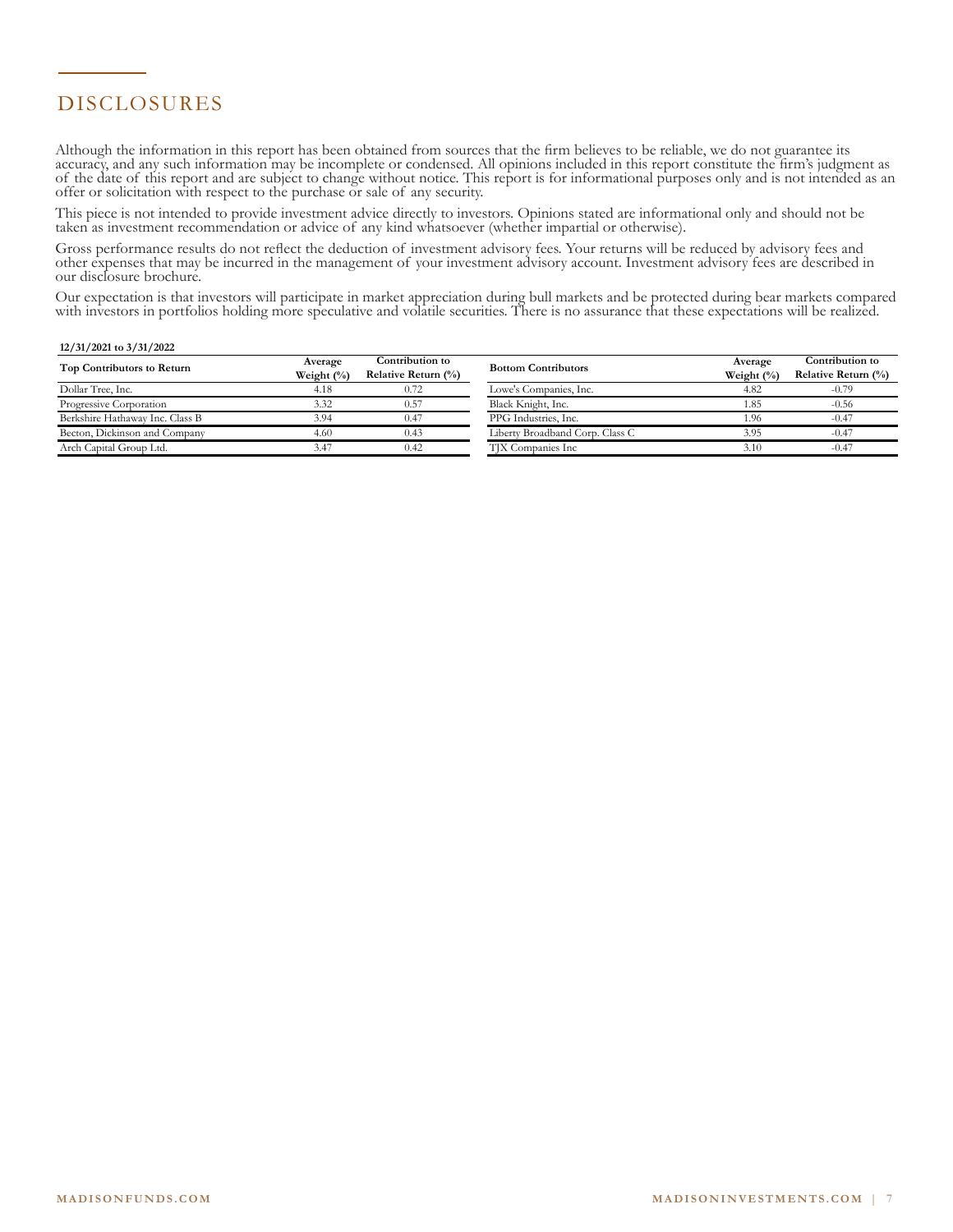#### MADISON LARGE CAP EQUITY COMPOSITE GIPS COMPOSITE REPORT

|             |                                                  |                          | <b>Composite Assets</b>             | <b>Annual Performance Results</b> |                         |            |                                |                                                                                         |                                                                                    |
|-------------|--------------------------------------------------|--------------------------|-------------------------------------|-----------------------------------|-------------------------|------------|--------------------------------|-----------------------------------------------------------------------------------------|------------------------------------------------------------------------------------|
| Year<br>End | <b>Total Firm</b><br><b>Assets</b><br>(millions) | <b>USD</b><br>(millions) | <b>Number of</b><br><b>Accounts</b> | Composite<br><b>Gross</b>         | Composite<br><b>Net</b> | S&P<br>500 | Composite<br><b>Dispersion</b> | Composite 3-<br><b>Yr. Annualized</b><br>Ex-Post<br><b>Standard</b><br><b>Deviation</b> | Index 3-Yr.<br><b>Annualized</b><br>Ex-Post<br><b>Standard</b><br><b>Deviation</b> |
| 2021        | 19.129                                           | 785                      | 50                                  | 23.98%                            | 23.01%                  | 28.71%     | 0.5%                           | 16.72%                                                                                  | 17.17%                                                                             |
| 2020        | 14,498                                           | 728                      | 63                                  | 15.32%                            | 14.43%                  | 18.40%     | 1.5%                           | 16.94%                                                                                  | 18.53%                                                                             |
| 2019        | 13.993                                           | 627                      | 31                                  | 32.17%                            | 31.15%                  | 31.49%     | 0.8%                           | 10.39%                                                                                  | 11.93%                                                                             |
| 2018        | 12,895                                           | 563                      | 53                                  | 0.73%                             | $-0.06%$                | $-4.38%$   | 0.4%                           | 9.20%                                                                                   | 10.80%                                                                             |
| 2017        | 13.761                                           | 425                      | 62                                  | 23.76%                            | 22.79%                  | 21.83%     | 0.4%                           | 8.81%                                                                                   | 9.92%                                                                              |
| 2016        | 13.312                                           | 393                      | 69                                  | 13.79%                            | 12.88%                  | 11.96%     | 0.4%                           | 9.58%                                                                                   | 10.59%                                                                             |
| 2015        | 13,030                                           | 201                      | 65                                  | 1.24%                             | 0.44%                   | 1.38%      | 0.3%                           | 9.68%                                                                                   | 10.48%                                                                             |
| 2014        | 13,953                                           | 269                      | 77                                  | 12.48%                            | 11.58%                  | 13.69%     | 0.4%                           | 8.46%                                                                                   | 8.98%                                                                              |
| 2013        | 12.112                                           | 425                      | 108                                 | 30.54%                            | 29.57%                  | 32.39%     | 0.5%                           | 10.86%                                                                                  | 11.94%                                                                             |
| 2012        | 6,984                                            | 157                      | 137                                 | 15.35%                            | 14.46%                  | 16.00%     | 0.3%                           | 13.97%                                                                                  | 15.09%                                                                             |
| 2011        | 7.320                                            | 131                      | 168                                 | 1.09%                             | 0.28%                   | 2.11%      | 0.5%                           | 18.26%                                                                                  | 18.70%                                                                             |
| 2010        | 7,349                                            | 135                      | 154                                 | 10.67%                            | 9.81%                   | 15.06%     | 0.5%                           |                                                                                         | -                                                                                  |
| 2009        | 6.766                                            | 111                      | 112                                 | 34.61%                            | 33.61%                  | 26.46%     | 1.3%                           |                                                                                         |                                                                                    |
| 2008        | 5.282                                            | 82                       | 108                                 | $-31.85%$                         | $-32.45%$               | $-37.00%$  | 0.7%                           |                                                                                         | ۰                                                                                  |
| 2007        | 7,273                                            | 219                      | 144                                 | 0.69%                             | $-0.11%$                | 5.49%      | 0.7%                           | $\overline{\phantom{0}}$                                                                | $\overline{\phantom{a}}$                                                           |
| 2006        | 7.782                                            | 491                      | 324                                 | 17.35%                            | 16.45%                  | 15.79%     | 0.5%                           |                                                                                         | $\overline{\phantom{a}}$                                                           |
| 2005        | 8,793                                            | 715                      | 818                                 | $-2.03%$                          | $-2.82%$                | 4.91%      | 0.4%                           |                                                                                         | $\qquad \qquad \blacksquare$                                                       |
| 2004        | 8,813                                            | 679                      | 620                                 | 12.86%                            | 11.98%                  | 10.88%     | 0.5%                           |                                                                                         | $\overline{\phantom{a}}$                                                           |
| 2003        | 7,419                                            | 459                      | 309                                 | 23.35%                            | 22.42%                  | 28.68%     | 0.9%                           |                                                                                         | $\overline{\phantom{0}}$                                                           |
| 2002        | 6.272                                            | 120                      | 185                                 | $-15.55%$                         | $-16.25%$               | $-22.10%$  | 1.0%                           | ۰                                                                                       | ۰                                                                                  |
| 2001        | 5,526                                            | 56                       | 73                                  | $-1.75%$                          | $-2.55%$                | $-11.89%$  | 1.3%                           |                                                                                         | $\overline{\phantom{0}}$                                                           |
| 2000        | 4.584                                            | 45                       | 40                                  | 11.88%                            | 11.01%                  | $-9.10%$   | 1.1%                           |                                                                                         | $\overline{\phantom{a}}$                                                           |
| 1999        | 3,956                                            | 16                       | 21                                  | 6.00%                             | 5.16%                   | 21.04%     | 2.4%                           |                                                                                         | $\overline{\phantom{0}}$                                                           |
| 1998        | 3,682                                            | 10                       | 9                                   | 19.36%                            | 18.45%                  | 28.58%     | 0.5%                           |                                                                                         | ٠                                                                                  |
| 1997        | 3122                                             | $\overline{2}$           | Five or Fewer                       | 35.14%*                           | 34.41%*                 | 29.88%*    | N.A.                           |                                                                                         | $\overline{\phantom{a}}$                                                           |

Assets above are rounded to the nearest million.

\*Partial year performance. Composite inception date of 3/31/1997.

N.A. - Information is not statistically meaningful due to an insufficient number of portfolios in the composite for the entire year.

**As of December 31, 2021, total assets under advisement in this strategy are \$4,203 million encompassing bundled fee accounts, non-bundled fee accounts and non-discretionary accounts which include \$2,919 million in model-traded assets. This is presented as supplemental information.** 

*Large Cap Equity Composite contains fully discretionary direct large cap equity accounts. The composite seeks to invest in high quality, larger companies with a growth orientation. Generally, such companies will have a market capitalization in excess of \$12 billion. We are bottom-up stock-pickers, focused on high quality*  consistent growth companies trading at reasonable valuations. Our goals are to beat the market over a market cycle by fully participating in up markets, while *protecting principal in difficult markets. There is no assurance that these goals will be realized. The portfolios may invest in equities which are subject to market volatility. Large Cap investing is based on the expectation of positive price performance due to continued earnings growth or anticipated changes in the market or*  within the company itself. However, if a company fails to meet that expectation or anticipated changes do not occur, its stock price may decline. For comparison *purposes the composite is measured against the S&P 500 Index.* 

For the purposes of GIPS compliance and the determination of total assets under management, the Firm is defined as Madison. Madison represents Madison Investment Advisors, LLC ("MIA") and Madison Asset Management, LLC ("MAM"), two investment advisers under common control registered with the U.S. Securities and Exchange Commission pursuant to the Investment Advisers Act of 1940. (Registration does not imply a certain level of skill or training.) Prior to December 1, 2010, the Firm's composites were maintained by Madison Investment Advisors, Inc. ("MIA Inc."). On November 30, 2010, pursuant to a corporate reorganization that involved no change of control or personnel relating to account composite management, all composite accounts managed by MIA Inc. were transferred to MIA and performance information for periods prior to December 1, 2010 refer to this composite as managed by MIA Inc. During the first quarter of 2013, MIA and its parent company, MAM (also a registered investment adviser), began the process of eliminating the distinction between accounts and products managed by the two companies. Because MIA and MAM share all resources and personnel at their mutual Wisconsin office location and because there is no longer a brand or line of business distinction between products and services offered by the two registered investment advisers, for periods after March 31, 2013, the collective definition of the firm (Madison) includes accounts and assets managed by MAM and MIA. However, the firm does not claim compliance with the GIPS standards for assets and accounts managed by MAM prior to April 1, 2013. As of December 31, 2013, Madison Scottsdale, LC ("Scottsdale"), another registered investment adviser under common control with MIA, merged its assets into, and became part of, MIA and subsequently those assets became part of the firm (Madison). The transaction resulted in no change to the resources or personnel as the sole purpose of this change was to simplify Madison's legal corporate structure. Prior to January 1, 2014, Scottsdale did not claim GIPS compliance and no performance for composites formally maintained by Scottsdale are contained in this performance presentation or included in the definition of the firm (Madison). \*As of October 30, 2020, Hansberger Growth Investors, LP ("HGI LP"), an affiliated registered investment adviser under common control with MIA, consolidated its assets into MIA, and subsequently those assets became part of the firm (Madison). The transaction resulted in no change to the resources or personnel as the sole purpose of this change was to simplify the legal corporate structure. Prior to October 30, 2020, HGI LP claimed GIPS® compliance and all composite accounts managed by HGI LP were transferred to MIA and performance information for periods prior to October 30, 2020 refer to those composites as managed by HGI LP. On June 11, 2021, Madison acquired the fixed income management assets of Reinhart Partners, Inc. ("Reinhart"), an unaffiliated registered investment adviser, and subsequently those assets became part of the firm (Madison). The Investment Team of Reinhart, who were responsible for composite performance prior to June 11, 2021, joined Madison on that date and continue to manage the Reinhart Fixed Income Strategies. A list of composite descriptions and a list of broad distribution pooled funds are available upon request.

Madison claims compliance with the Global Investment Performance Standards (GIPS®) and has prepared and presented this report in compliance with the GIPS standards. The firm, as defined above, has been independently verified for the periods January 1, 1991 through December 31, 2020. A copy of the verification report is available upon request. A firm that claims compliance with the GIPS standards must establish policies and procedures for complying with all the applicable requirements of the GIPS standards. Verification provides assurance on whether the firm's policies and procedures related to composite and pooled fund maintenance, as well as the calculation, presentation, and distribution of performance, have been designed in compliance with the GIPS standards and have been implemented on a firm-wide basis. Verification does not provide assurance on the accuracy of any specific performance report. GIPS® is a registered trademark of CFA Institute. CFA Institute does not endorse or promote this organization, nor does it warrant the accuracy or quality of the content contained herein.